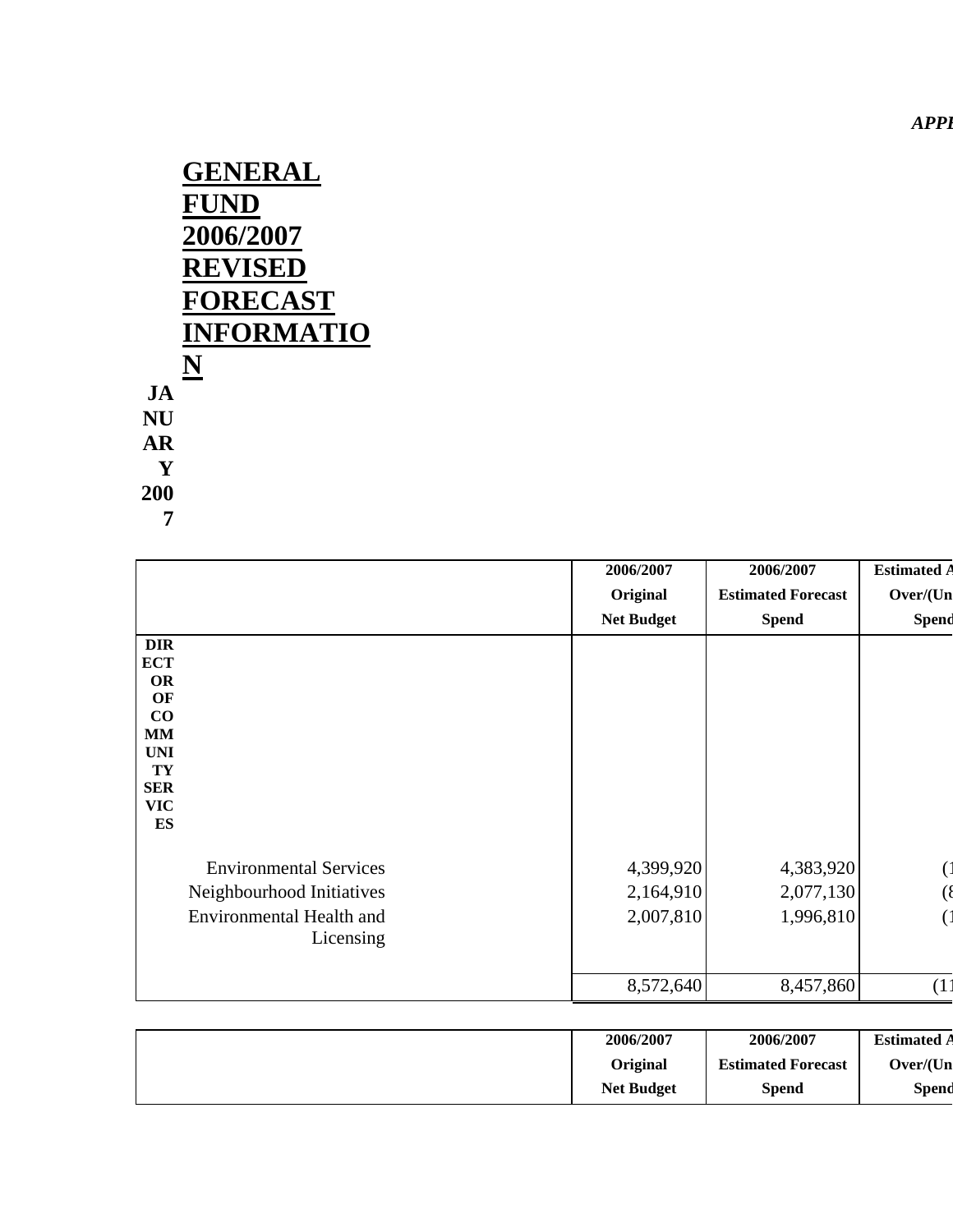| <b>DIR</b><br><b>ECT</b><br><b>OR</b><br>OF<br><b>REG</b><br><b>ENE</b><br><b>RAT</b><br><b>ION</b><br>$\boldsymbol{\&}$<br><b>DEV</b><br><b>ELO</b><br><b>PM</b><br><b>ENT</b> |           |           |      |
|---------------------------------------------------------------------------------------------------------------------------------------------------------------------------------|-----------|-----------|------|
| Economic Development                                                                                                                                                            | 190,910   | 129,760   |      |
| Planning and Building<br>Control                                                                                                                                                | 644,000   | 644,000   |      |
| <b>Municipal Engineering</b>                                                                                                                                                    | 749,140   | 716,140   |      |
| <b>Asset and Property</b><br>Management                                                                                                                                         | 333,780   | 309,800   |      |
| <b>Housing Strategy</b>                                                                                                                                                         | 2,405,340 | 2,405,340 |      |
| Regeneration and<br>Partnerships                                                                                                                                                | 3,058,850 | 2,831,460 | (22) |
| <b>East Durham Business</b><br>Service                                                                                                                                          | 334,080   | 334,080   |      |
|                                                                                                                                                                                 | 7,716,100 | 7,370,580 | (34) |

|                          |                      | 2006/2007         | 2006/2007                 | <b>Estimated A</b>      |
|--------------------------|----------------------|-------------------|---------------------------|-------------------------|
|                          |                      | Original          | <b>Estimated Forecast</b> | Over/(Un                |
|                          |                      | <b>Net Budget</b> | <b>Spend</b>              | Spend                   |
| <b>DIR</b>               |                      |                   |                           |                         |
| <b>ECT</b>               |                      |                   |                           |                         |
| <b>OR</b>                |                      |                   |                           |                         |
| OF                       |                      |                   |                           |                         |
| <b>FIN</b><br><b>ANC</b> |                      |                   |                           |                         |
| $\mathbf E$ &            |                      |                   |                           |                         |
| $\bf CO$                 |                      |                   |                           |                         |
| <b>RPO</b>               |                      |                   |                           |                         |
| <b>RAT</b>               |                      |                   |                           |                         |
| E                        |                      |                   |                           |                         |
| <b>SER</b>               |                      |                   |                           |                         |
| <b>VIC</b>               |                      |                   |                           |                         |
| ES                       |                      |                   |                           |                         |
|                          |                      |                   |                           |                         |
|                          | Revenues             | 2,175,930         | 2,751,000                 | $\overline{\mathbf{5}}$ |
|                          | Transfer from        |                   | (550,000)                 | (5 <sup>4</sup> )       |
|                          |                      |                   |                           |                         |
|                          | Management of Change |                   |                           |                         |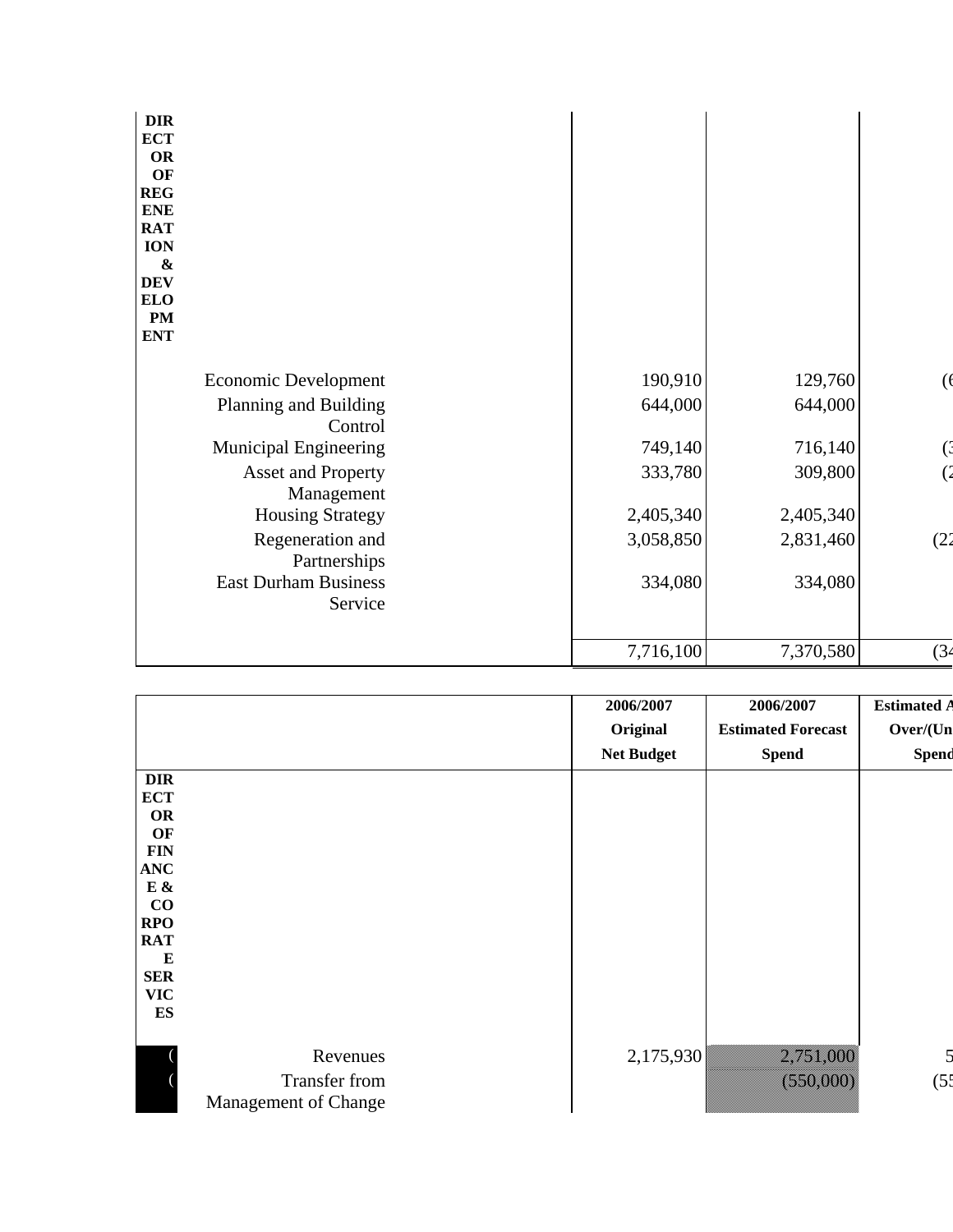| Reserve                                   |           |           |  |
|-------------------------------------------|-----------|-----------|--|
| <b>Benefits</b>                           | (64,990)  | (64,990)  |  |
| Democratic Services and<br>Administration | 1,030,760 | 1,026,530 |  |
|                                           | 3,141,700 | 3,162,540 |  |

|                                                          |                       | 2006/2007         | 2006/2007                 | <b>Estimated</b> |
|----------------------------------------------------------|-----------------------|-------------------|---------------------------|------------------|
|                                                          |                       | Original          | <b>Estimated Forecast</b> | Over/(Un         |
|                                                          |                       | <b>Net Budget</b> | <b>Spend</b>              | Spend            |
| <b>CHI</b><br>EF<br><b>EXE</b><br>CUT<br><b>IVE</b><br>S |                       |                   |                           |                  |
|                                                          | Corporate Development | 611,000           | 611,000                   |                  |
|                                                          |                       | 611,000           | 611,000                   |                  |
|                                                          |                       |                   |                           | <b>APPI</b>      |

| <b>Total of all Directorates</b>                       | 20,041,440     | 19,601,980     | (43 |
|--------------------------------------------------------|----------------|----------------|-----|
| Superannuation - Cost of<br><b>Additional Benefits</b> | 250,680        | 251,420        |     |
| <b>Investment Income</b>                               | (1,037,850)    | (1,185,000)    | (14 |
| Capital Accounting<br>Reversals (Note 2)               | (3,729,720)    | (3,718,860)    |     |
| <b>Unapportionable Central</b><br>Overheads            | 378,080        | 378,080        |     |
| <b>Bank Charges</b>                                    | 14,830         | 13,010         |     |
| Loan Management<br>Expenses                            | 8,820          | 8,820          |     |
| <b>PWLB</b> Discount                                   | 8,390          | 8,390          |     |
| <b>District Audit Fee</b>                              | 40,620         | 58,410         |     |
| Capital Receipts below<br>£10,000                      | $\overline{0}$ | $\overline{0}$ |     |
| <b>Rate Refunds</b>                                    | $\overline{0}$ | 16,560         |     |
| Modern Apprentice Prog                                 | 50,000         | 33,000         |     |
| Contingency Sheet (inc<br>Vacancy Factor)              | 240,000        | 90,000         |     |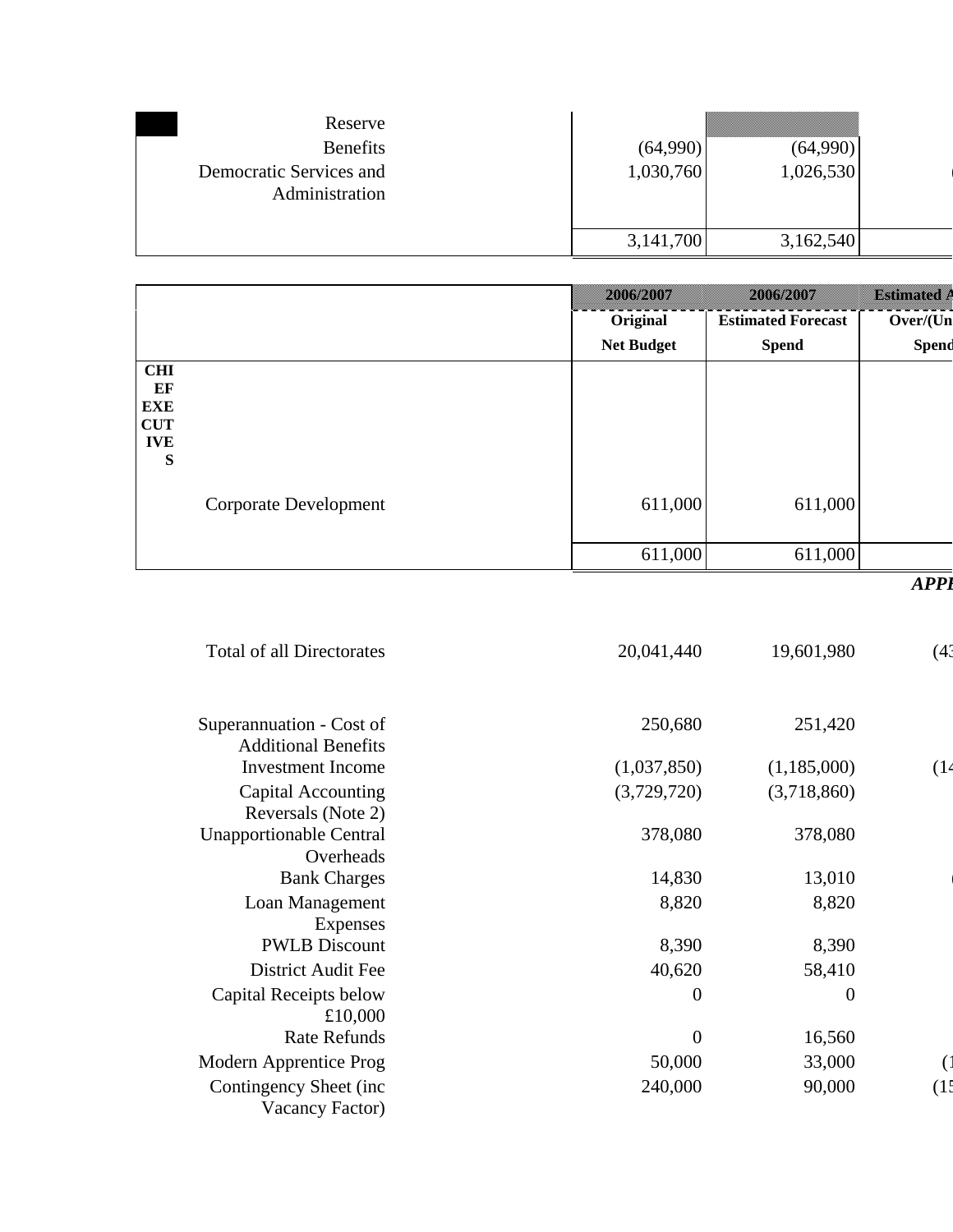| Support Services (GF<br>$\lfloor$ Cont $\rfloor$   | 59,720     | 59,720     |    |
|----------------------------------------------------|------------|------------|----|
| <b>Transfer to Management</b><br>of Change Reserve | 723,370    | 723,370    |    |
| <b>TOTAL GENERAL</b><br><b>FUND BUDGET</b>         | 17,048,380 | 16,338,900 | 71 |
| <b>Support Services (see</b><br>attached sheet)    | 0          | 26,450     |    |

## **NO TE S:**

- **1)** *All Estimated Forecast Spends provided by individual Service Heads*
- **2)** *All Service Units are charged for the use of their assets, these charges are internal transactions only and as such need to be reversed so as not to impact upon Council Tax levels.*
- **3)** *The larger variances (i.e. over £15,000) primarily result from:*

*Environmental Services*

*-* General efficiency savings

*Neighbourhood Initiatives*

*-* Underspend of £80,000 on "Use of Reserves" monies (to be c/fwd)

*Economic Development*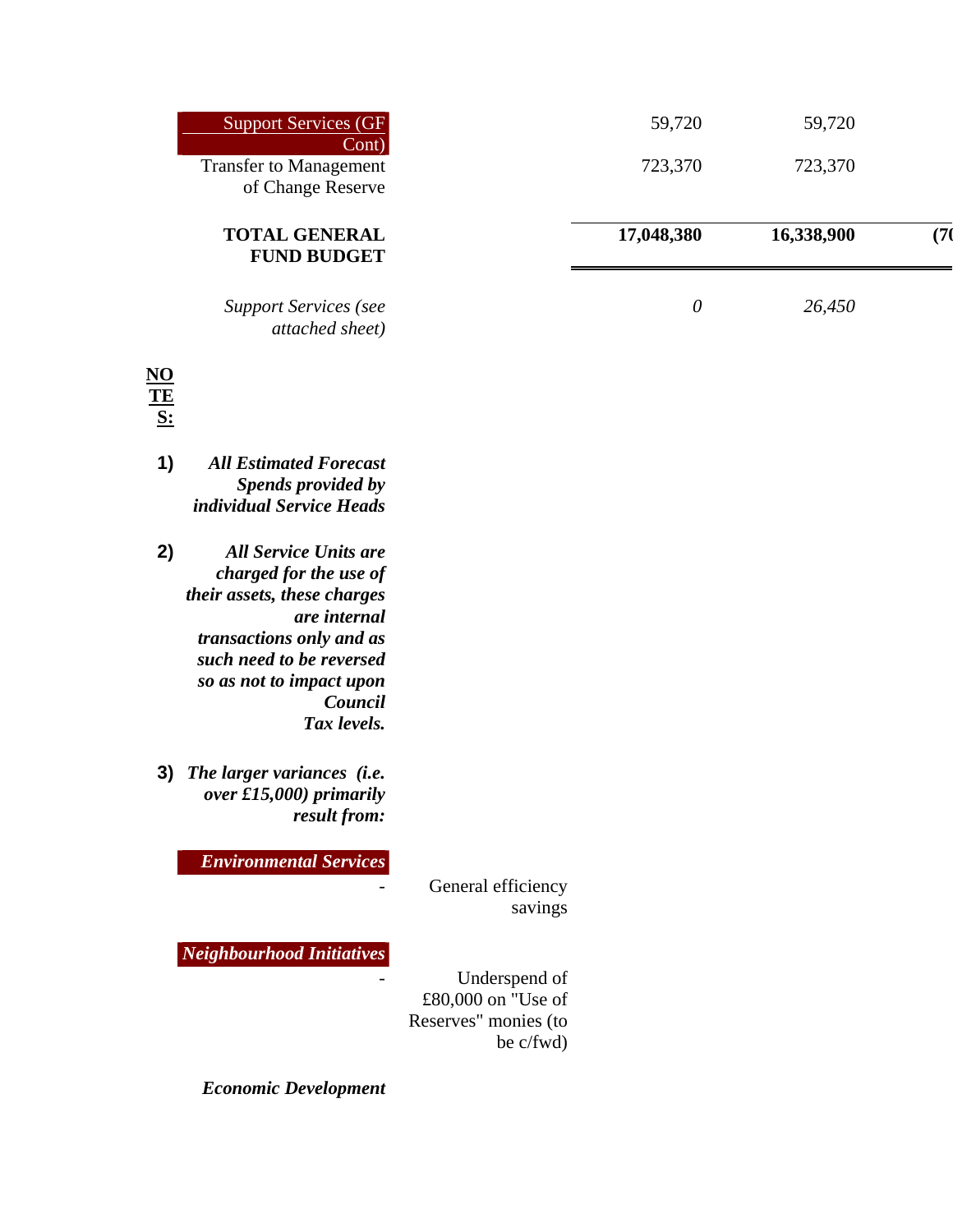*-* Savings resulting from Vacant Posts

#### *Municipal Engineering*

*-* Efficiencies on staff salaries

#### *Asset & Property Management*

*-* General efficiency savings and increased rental income

## *Regeneration &*

*Partnerships*

*-* Savings resulting from Vacant Posts and non utilisation of "Use of Reserves" monies £195,000 to be c/fwd

#### *Revenues*

*-* Increased cost as a result of an enhanced concessionary fares scheme (resulting in reduced transfer to Management of Change Reserve). Additional costs also incurred as a result of a Hardship Claim for Rate Relief (as approved by Executive Committee July 2006)

 *APPE*

#### *Investment Income*

*-* Interest rates currently higher than anticipated in estimates

*District Audit Fee*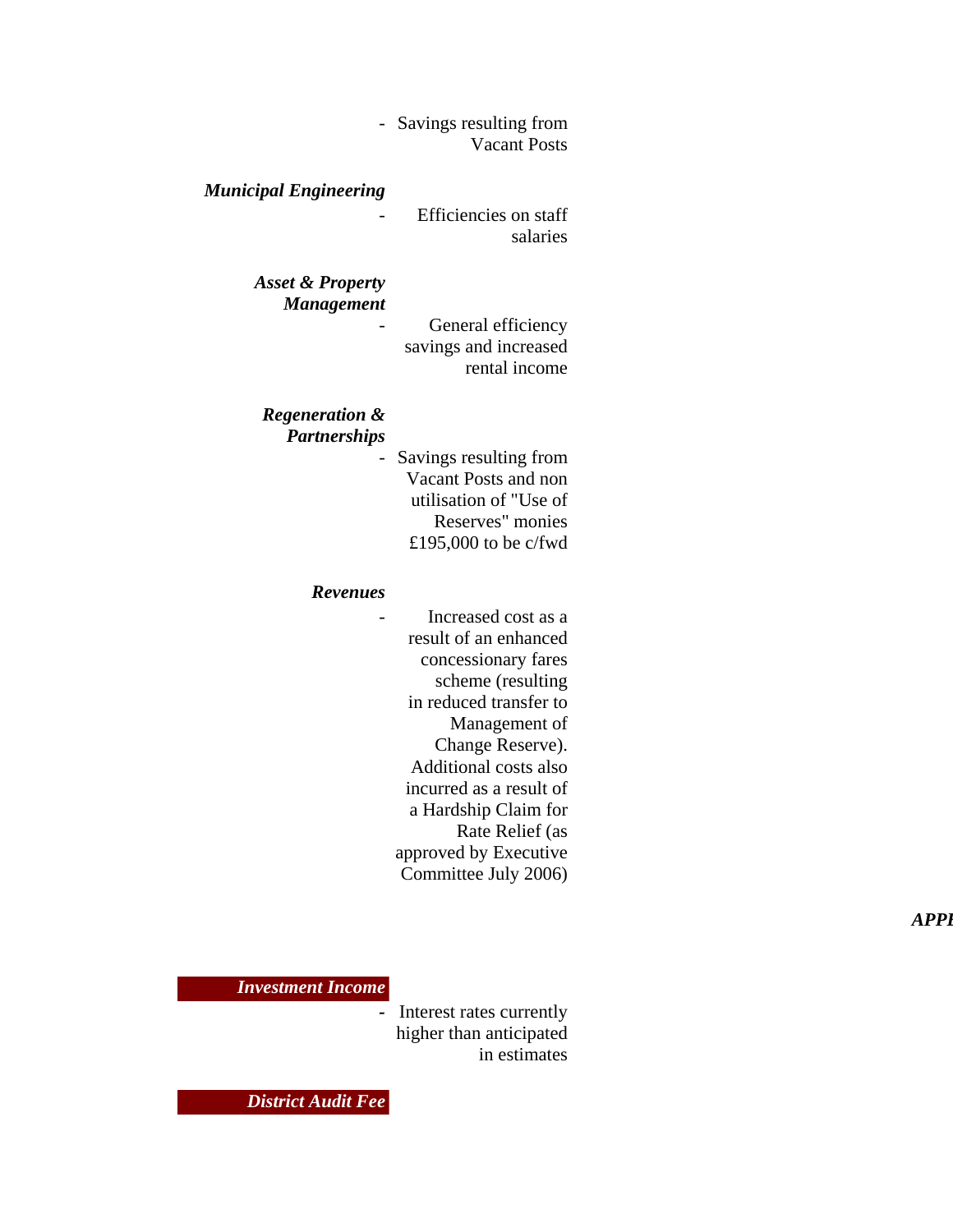*-* Fee increase greater than estimated.

### *Rate Refunds*

*-* Expenses relating to previous years refunds

#### *Modern Apprentice Prog.*

*-* Underspend on "Use of Reserves" monies £17,000 to be c/fwd

### *Contingency Sheet*

*-* Savings resulting from reduced Management of Change costs

**GENER AL FUND 2006/20 07 REVIS**

**ED FOREC** *APPENDIX 2*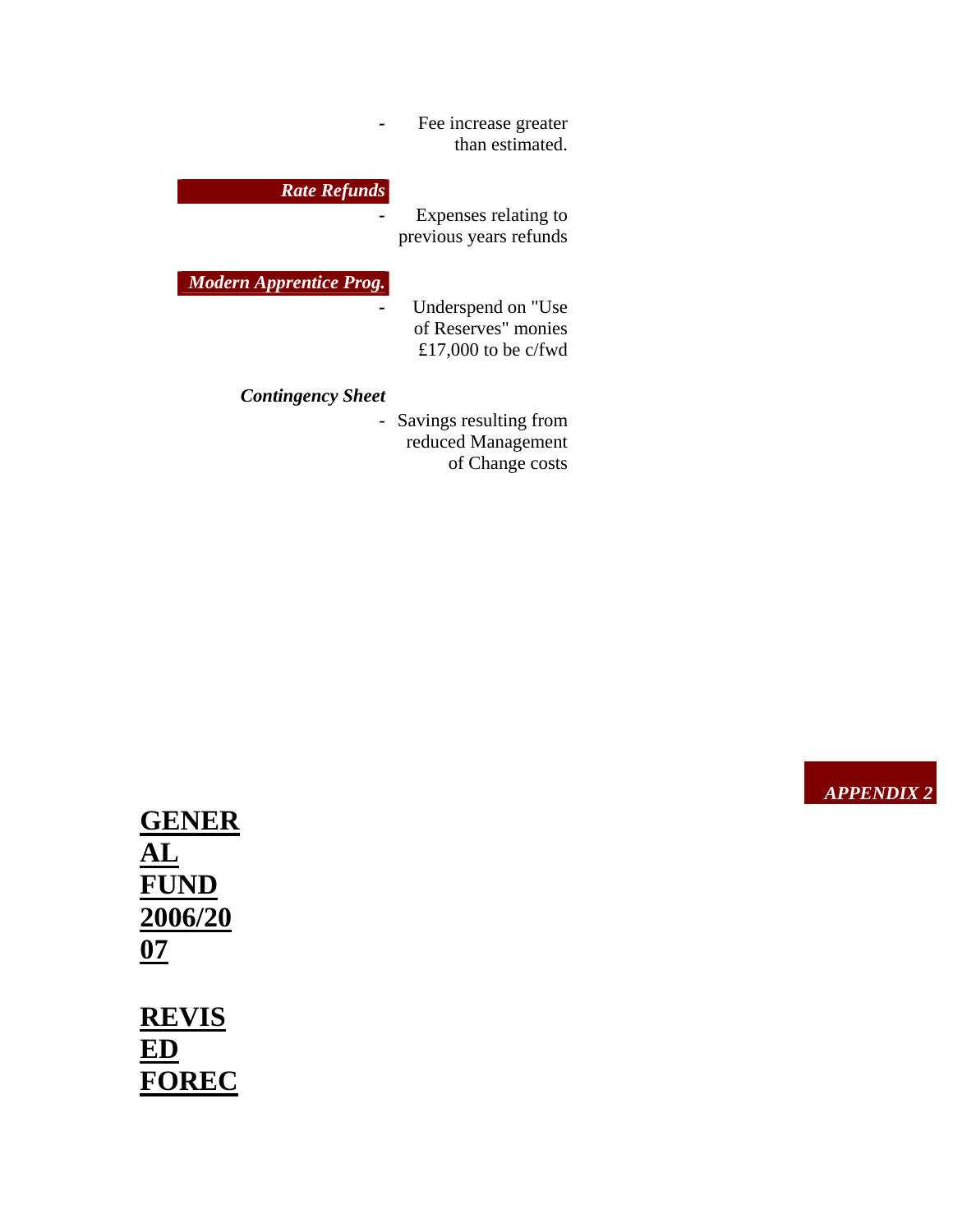# **AST INFOR MATIO N SUPPO RT SERVI**

**CES**

## **JANUAR Y 2007**

|                         | 2006/2007         |                  | 2006/2007             | <b>Estimated</b> |
|-------------------------|-------------------|------------------|-----------------------|------------------|
|                         | Original          |                  | <b>Estimated</b>      | Over/(Under)     |
|                         | <b>Net Budget</b> |                  | <b>Forecast Spend</b> | <b>Spend</b>     |
|                         |                   |                  |                       |                  |
| Income<br>Function      |                   | $\boldsymbol{0}$ | $\boldsymbol{0}$      | $\boldsymbol{0}$ |
| Estates<br>Function     |                   | $\boldsymbol{0}$ | 990                   | 990              |
| Democratic<br>Services  |                   | $\boldsymbol{0}$ | 10,000                | 10,000           |
| Personnel<br>Services   |                   | $\boldsymbol{0}$ | 22,000                | 22,000           |
| Information<br>Services |                   | $\boldsymbol{0}$ | $\boldsymbol{0}$      | $\boldsymbol{0}$ |
| Finance<br>Function     |                   | $\boldsymbol{0}$ | (30,000)              | (30,000)         |
| Audit<br>Function       |                   | $\boldsymbol{0}$ | (3,040)               | (3,040)          |
| Payroll                 |                   | $\boldsymbol{0}$ | $\boldsymbol{0}$      | $\boldsymbol{0}$ |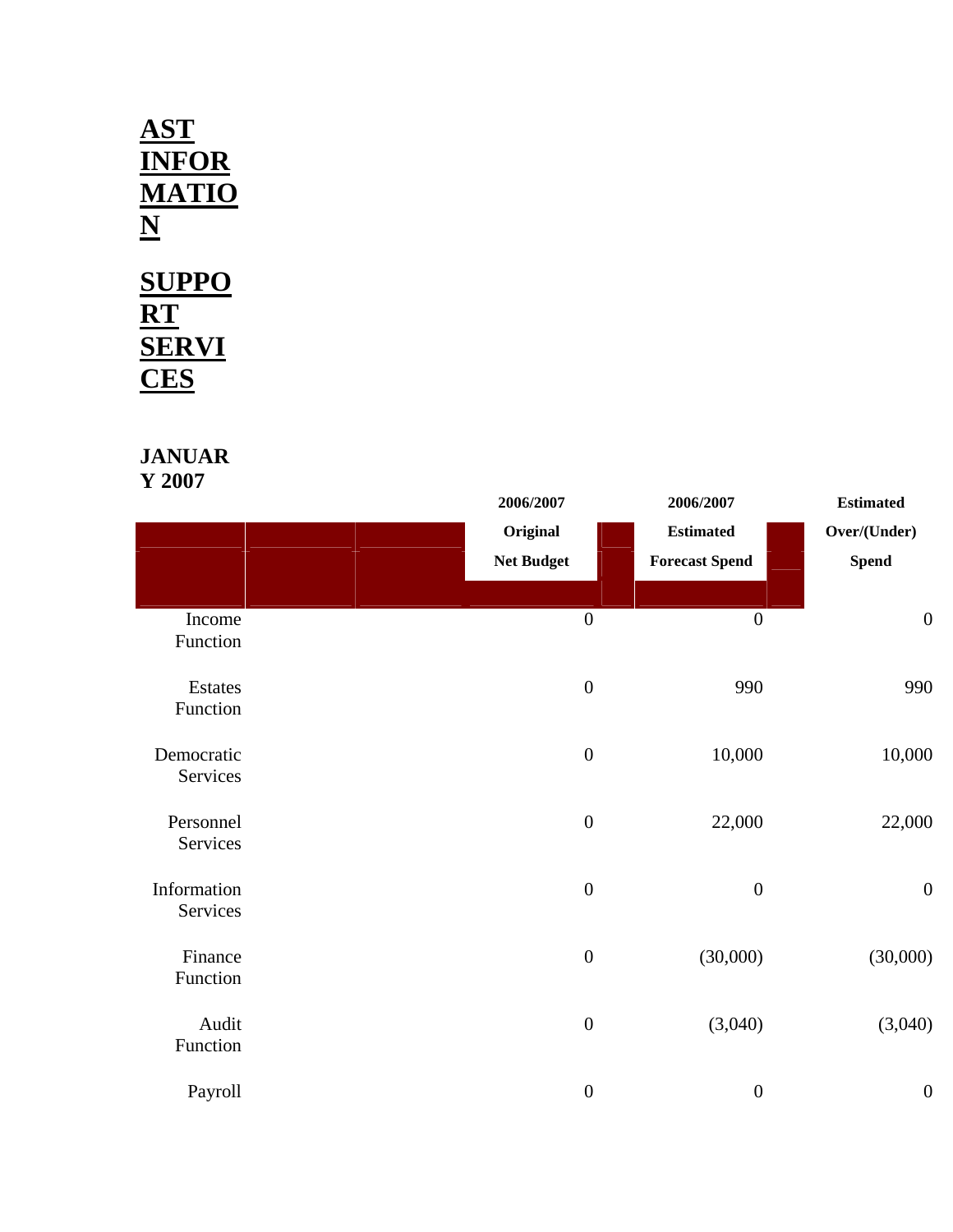| $\boldsymbol{0}$ | $\boldsymbol{0}$ | $\boldsymbol{0}$ | Easington<br>Cash<br>Collection      |
|------------------|------------------|------------------|--------------------------------------|
| $\boldsymbol{0}$ | $\boldsymbol{0}$ | $\boldsymbol{0}$ | <b>Building</b><br>Cleaning          |
| 26,500           | 26,500           | $\boldsymbol{0}$ | Communicat<br>ions $\&$<br>Marketing |
| $\boldsymbol{0}$ | 30,000           | 30,000           | Customer<br>Services                 |
| $\boldsymbol{0}$ | 29,720           | 29,720           | Corporate<br>Development             |
| 26,450           | 86,170           | 59,720           | <b>TOTAL</b>                         |

| Please             |  |
|--------------------|--|
| note that          |  |
| <i>these items</i> |  |
| are                |  |
| <i>included in</i> |  |
| the main           |  |
| <b>Financial</b>   |  |
| <b>Statement</b>   |  |
|                    |  |

| General        |
|----------------|
| Fund           |
| <b>Balance</b> |
| <b>Revised</b> |
| <b>Forecas</b> |
| t              |
| <b>Informa</b> |

Function

*APPEN*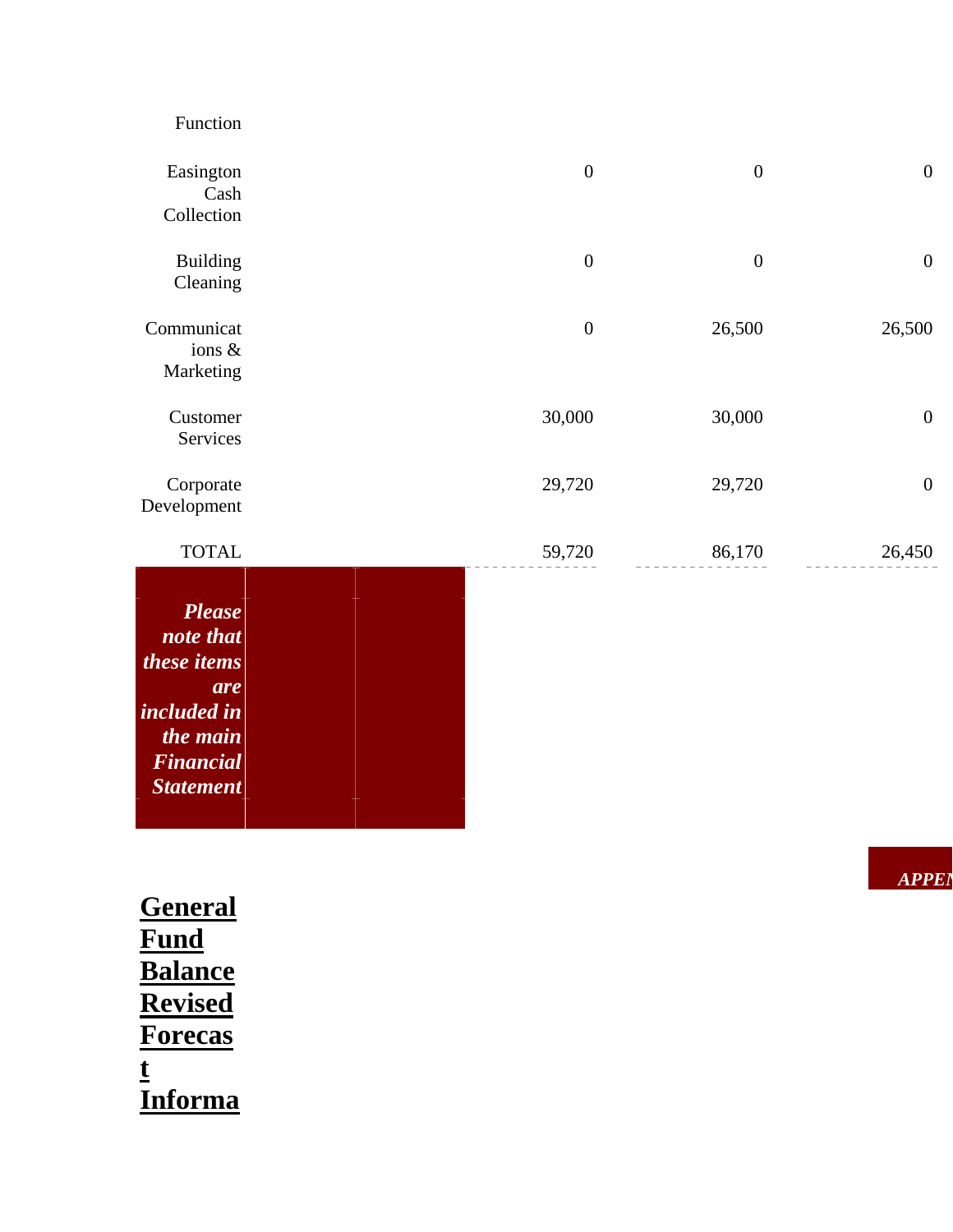# **tion 2006/20 07**

#### **JANUARY 2007**

|                                                            | Original<br>Estimate | Revis<br><b>Forec</b> |
|------------------------------------------------------------|----------------------|-----------------------|
| <b>Balance 1st</b><br>April 2006                           | 4,212,470            | 6,1                   |
| less<br>earmarked<br>for Capital                           |                      | (3)                   |
|                                                            |                      | 5,8                   |
| <b>Add</b><br><b>External</b>                              |                      |                       |
| <b>Finance</b><br>- Receipts<br>from<br>Collection<br>Fund | 4,373,660            | 4,3                   |
| - Revenue<br>Support<br>Grant                              | 9,840,200            | 9,8                   |
| $-$ NNDR<br>Redistributio<br>$\mathbf n$                   | 1,889,150            | 1,8                   |
| - Collection<br>Fund Surplus                               | 10,110               |                       |
| - Transfer<br>from<br>earmarked<br>reserves<br>(Planning)  | 203,540              |                       |